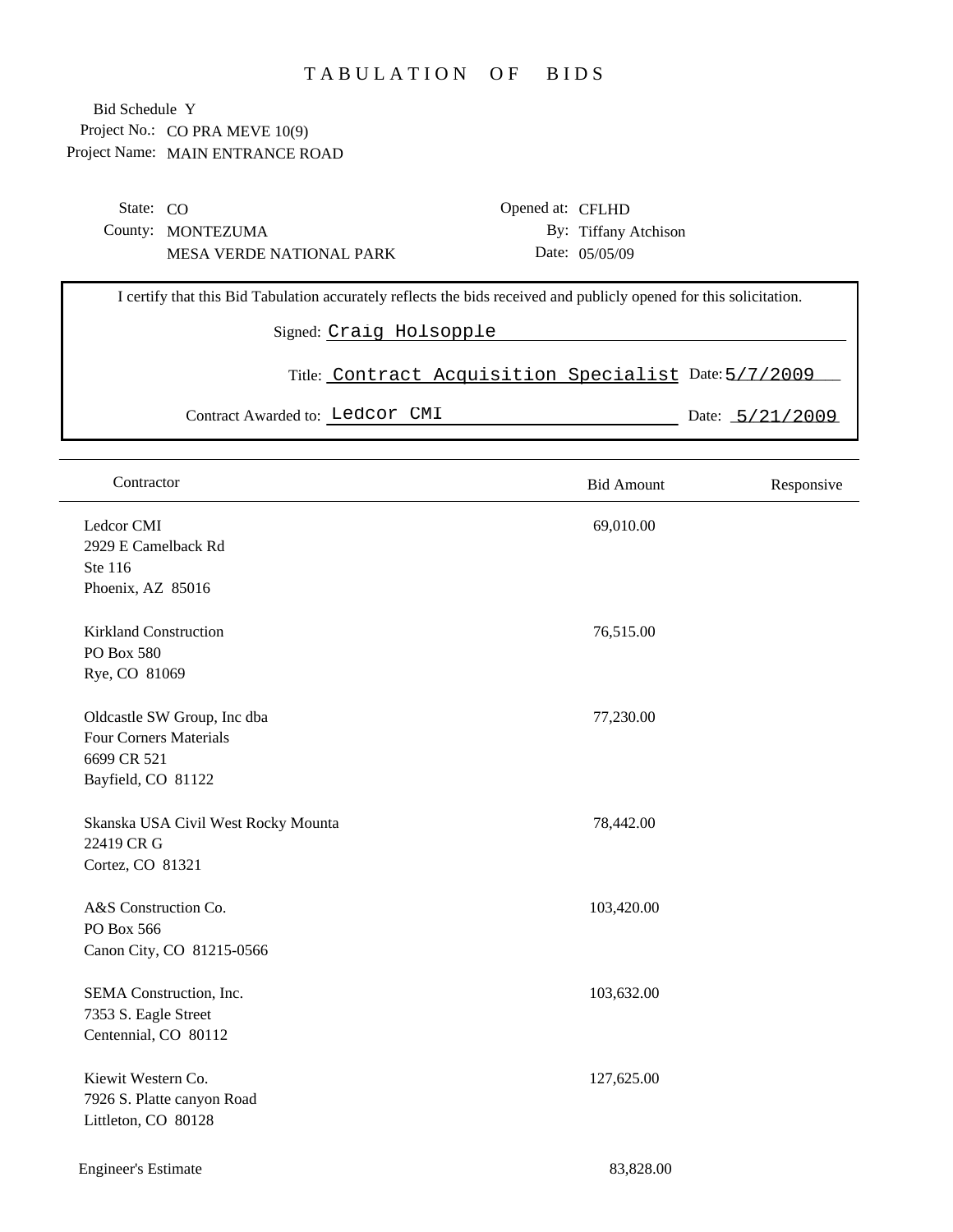Project No.: CO PRA MEVE 10(9) Project Name: MAIN ENTRANCE ROAD Bid Schedule Y

| Item<br>No. | Item<br>Unit                        | Item<br>Description           | Quantity                                                          | Unit<br>Price | Amount     |
|-------------|-------------------------------------|-------------------------------|-------------------------------------------------------------------|---------------|------------|
|             | 30802-20000<br><b>TON</b>           | ROADWAY AGGREGATE, METHOD 2   |                                                                   |               |            |
|             | Ledcor CMI                          |                               | 95                                                                | 36.00         | 3,420.00   |
|             | <b>Kirkland Construction</b>        |                               |                                                                   | 25.00         | 2,375.00   |
|             | Oldcastle SW Group, Inc dba         |                               |                                                                   | 30.00         | 2,850.00   |
|             | Skanska USA Civil West Rocky Mounta |                               |                                                                   | 30.00         | 2,850.00   |
|             | A&S Construction Co.                |                               |                                                                   | 100.00        | 9,500.00   |
|             | SEMA Construction, Inc.             |                               |                                                                   | 190.00        | 18,050.00  |
|             | Kiewit Western Co.                  |                               |                                                                   | 75.00         | 7,125.00   |
|             | <b>ENGINEER'S ESTIMATE</b>          |                               |                                                                   | 30.00         | 2,850.00   |
|             | 40105-30000<br><b>TON</b>           | ANTISTRIP ADDITIVE, TYPE 3    |                                                                   |               |            |
|             | Ledcor CMI                          |                               | 8                                                                 | 13.00         | 104.00     |
|             | <b>Kirkland Construction</b>        |                               |                                                                   | 195.00        | 1,560.00   |
|             | Oldcastle SW Group, Inc dba         |                               |                                                                   | 200.00        | 1,600.00   |
|             | Skanska USA Civil West Rocky Mounta |                               |                                                                   | 210.00        | 1,680.00   |
|             | A&S Construction Co.                |                               |                                                                   | 250.00        | 2,000.00   |
|             | SEMA Construction, Inc.             |                               |                                                                   | 240.00        | 1,920.00   |
|             | Kiewit Western Co.                  |                               |                                                                   | 400.00        | 3,200.00   |
|             | <b>ENGINEER'S ESTIMATE</b>          |                               |                                                                   | 200.00        | 1,600.00   |
|             | 40301-00000<br><b>TON</b>           | HOT ASPHALT CONCRETE PAVEMENT |                                                                   |               |            |
|             | Ledcor CMI                          |                               | 550                                                               | 105.00        | 57,750.00  |
|             | <b>Kirkland Construction</b>        |                               |                                                                   | 120.00        | 66,000.00  |
|             | Oldcastle SW Group, Inc dba         |                               |                                                                   | 125.00        | 68,750.00  |
|             | Skanska USA Civil West Rocky Mounta |                               |                                                                   | 120.00        | 66,000.00  |
|             | A&S Construction Co.                |                               |                                                                   | 150.00        | 82,500.00  |
|             | SEMA Construction, Inc.             |                               |                                                                   | 140.00        | 77,000.00  |
|             | Kiewit Western Co.                  |                               |                                                                   | 200.00        | 110,000.00 |
|             | <b>ENGINEER'S ESTIMATE</b>          |                               |                                                                   | 130.00        | 71,500.00  |
|             | 40920-10000<br><b>TON</b>           |                               | FOG SEAL, EMULSIFIED ASPHALT GRADE CSS-1 OR CSS-1H, SS-1 OR SS-1H |               |            |
|             | Ledcor CMI                          |                               | 3                                                                 | 300.00        | 900.00     |
|             | <b>Kirkland Construction</b>        |                               |                                                                   | 500.00        | 1,500.00   |
|             | Oldcastle SW Group, Inc dba         |                               |                                                                   | 500.00        | 1,500.00   |
|             | Skanska USA Civil West Rocky Mounta |                               |                                                                   | 750.00        | 2,250.00   |
|             | A&S Construction Co.                |                               |                                                                   | 750.00        | 2,250.00   |
|             | SEMA Construction, Inc.             |                               |                                                                   | 500.00        | 1,500.00   |
|             | Kiewit Western Co.                  |                               |                                                                   | 500.00        | 1,500.00   |
|             | <b>ENGINEER'S ESTIMATE</b>          |                               |                                                                   | 550.00        | 1,650.00   |